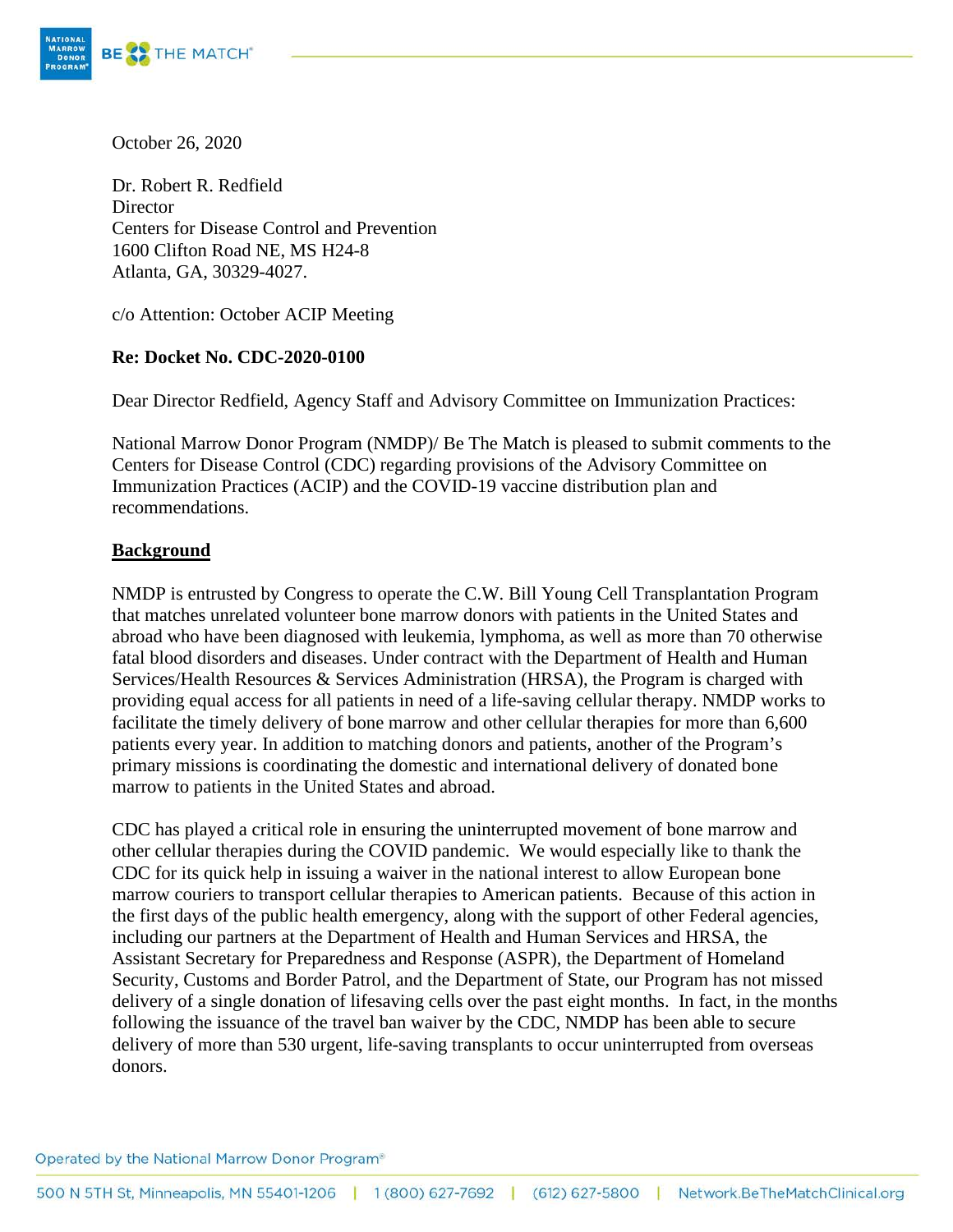

## **Comments**

The Essential Critical Infrastructure Workers Guidance Version 4.0 by Cyber Security and Infrastructure Secure Agency (CISA), under the Department of Homeland Security, provided early and necessary guidance on how critical infrastructure owners could prioritize essential workers to "work safely while supporting ongoing infrastructure operations across the nation." The most recent version identifies essential workers that require specialized risk management strategies to ensure that they can work safely. In addition, the CISA guidance can be used to "begin planning and preparing for the allocation of scarce resources used to protect essential workers against COVID-19." This guidance was critical to NMDP/Be The Match, in part thanks to the directive issued by CDC, because it includes "Donors of blood, bone marrow, blood stem cell, or plasma, and the workers of the organizations that operate and manage related activities" as essential healthcare workers.<sup>[1](#page-1-0)</sup> This life-saving designation has been key to eliminating delays in delivering lifesaving cellular therapies to waiting patients.

After reviewing, National Academies of Sciences, Engineering, and Medicine 2020 Framework for Equitable Allocation of COVID-19 Vaccine, as well as ACIP COVID-19 Vaccine Work Group Phase 1 allocation of COVID-19 Vaccine, NMDP felt it necessary to provide additional clarification regarding the essential roles of donors, couriers and caregivers within our healthcare system as it relates to bone marrow transplant and the immunocompromised position of our patients which places them in the category of "high risk medical conditions."[2](#page-1-1)

Each year, more than 18,000 patients may need a bone marrow or peripheral blood stem cell (PBSC) transplant. Of those, only 30 percent will have a matched donor in their family. For the remaining 70 percent of patients, an unrelated donor is their only hope for a cure. In the United States, we work with more than 5,000 potential volunteer bone marrow donors every year to help these patients in need of an unrelated donor.

In order to deliver these lifesaving donated cells, trained couriers travel to the donation site to hand-carry bone marrow and PBSCs in the passenger compartment of scheduled commercial flights to the transplant center where the patient is being treated. If the transportation of donor cells (which have an efficacious shelf-life of less than 72 hours) is interrupted, the consequences are fatal. Patients awaiting these deliveries are amid scheduled courses of chemotherapy and radiation to ablate their immune systems in preparation for the transplant of donated cells to create a healthy, new immune system. Failure to timely deliver the donated cells to these patients would be catastrophic and, in the vast majority of instances, life ending. There is no aspect of NMDP's work that is elective or non-essential for our patients.

Operated by the National Marrow Donor Program®

<span id="page-1-0"></span><sup>1</sup> See https://www.cisa.gov/publication/guidance-essential-critical-infrastructure-workforce (accessed September 15, 2020).

<span id="page-1-1"></span><sup>&</sup>lt;sup>2</sup> National Academies of Sciences, Engineering, and Medicine 2020. Framework for Equitable Allocation of COVID-19 Vaccine. Washington, DC: The National Academies Press.<https://doi.org/10.17226/25917> Dooling, Kathleen, MD MPH. "ACIP COVid-19 Vaccine Work Group. "Phase 1 allocation COVID-19 Vaccine Work Group Considerations. September 22, 2020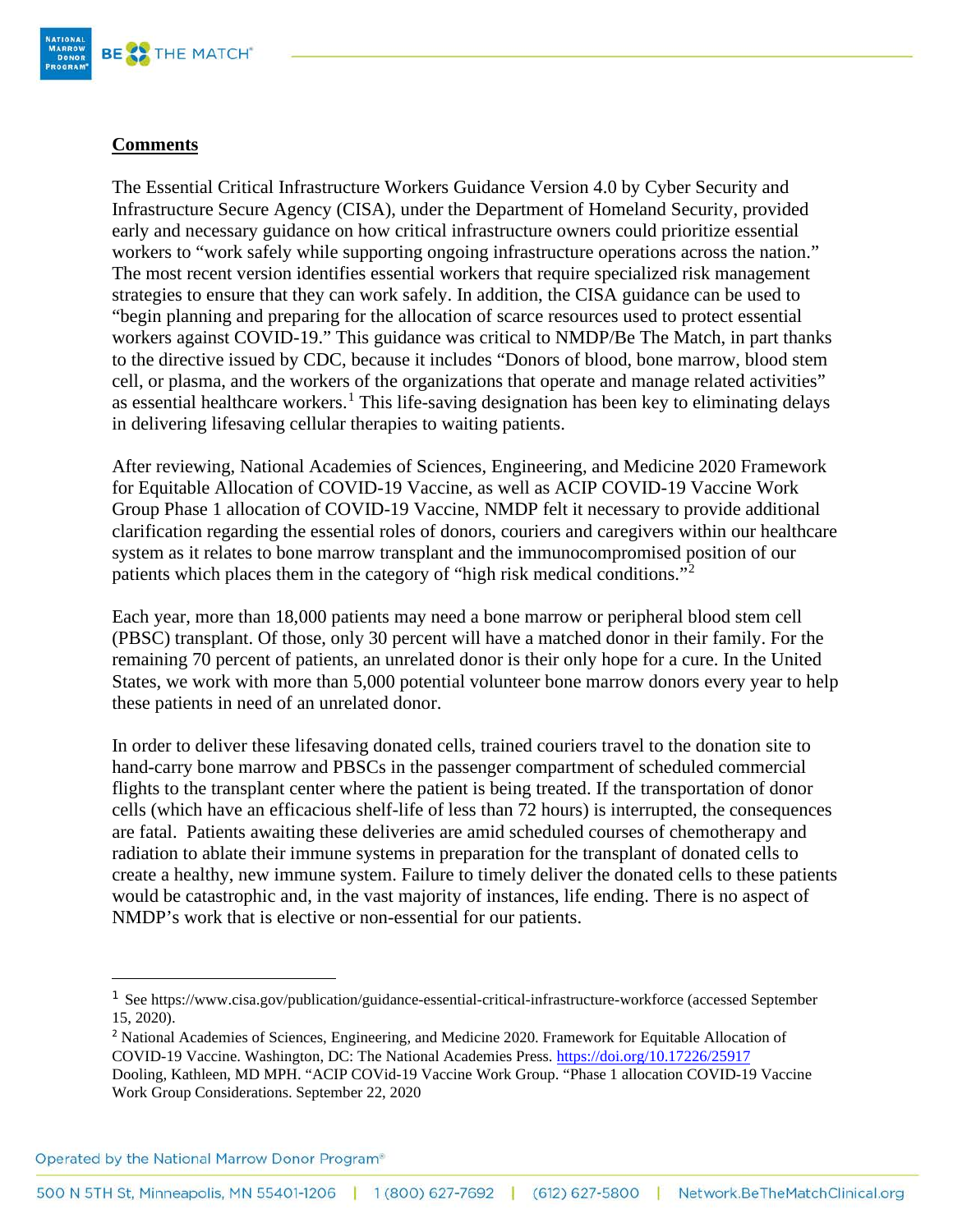

More than 3,000 of these cellular therapy products cross international borders annually. We currently have nearly 600 couriers in the United States ready at a moment's notice to assist in delivering these cells. Difficulties have arisen with foreign countries because of various forms of travel restrictions and restrictions into countries that include COVID testing requirements and quarantine.

Couriers are a key link in the network that provides bone marrow donations to patients that should be included under ACIP's Phase 1a grouping to provide vaccines to Health Care Providers. ACIP defines healthcare personnel as "all paid and unpaid persons in healthcare settings who have the potential for direct or indirect exposure to patients or infectious materials. This includes persons not directly involved in patient care but potentially exposed to infectious agents while working in a healthcare setting." As mentioned earlier, donors have received CISA classification as Critical Infrastructure.

We believe it is of paramount importance to provide vaccines to couriers who are completing essential health care work to protect the health of these volunteer couriers, to continue to facilitate timely travel authorizations for individual courier travel, and to coordinate private and/or humanitarian flights into and out of countries that have closed their borders to international travel. To guarantee and expedite couriers' ability to deliver these cells, NMDP believes that couriers meet ACIP's definition of "all paid and unpaid persons serving in the healthcare settings who have potential for direct or indirect exposure to patients or infections materials." Therefore, we request that this crucial link in the chain that brings life-saving cells to a patient be included in the first phase of the vaccine distribution.

A second key link in the network includes the donors themselves. For the same previously stated reasons as couriers, we believe that volunteer donors also should be considered under ACIP's Phase 1a grouping to provide vaccines to Health Care Providers. NMDP/Be The Match relies on our volunteer donors, who undergo medical procedures in order to provide a lifesaving cells for a patient in need. The patients in need often begin chemotherapy and radiation several days prior to the volunteer donor actually donating. This preparative treatment is given to provide immunosuppression to prevent rejection of transplanted cells and to eradicate underlying disease for which the transplant is being performed. It is critical that donors remain healthy and available leading up to transplant. If a donor were to contract COVID-19 during this time period, a patient may not receive lifesaving cells and would be left in a severely immunosuppressed state susceptible to infections which are often life-threatening. By ensuring our donors are vaccinated for COVID-19 we can ensure this sensitive period of time is as safe as possible, and also ensure our volunteer donors are well taken care of. Due to COVID-19, NMDP has experienced several situations where a patient's life was put at risk because of a donor's exposure or diagnoses with COVID. Given the critical and time sensitive nature of the service our donors provide, we respectfully ask that donors of bone marrow and PBSC be given vaccines in the first phase of the vaccine distribution.

We also would request that consideration be given for including patients requiring bone marrow transplantation therapy under ACIP's Phase 1b grouping to provide vaccines for those with High Risk Medical Conditions. A presentation by the ACIP COVID-19 Vaccine Work Group regarding the Phase 1 allocation of COVID-19 vaccine considerations included among the list of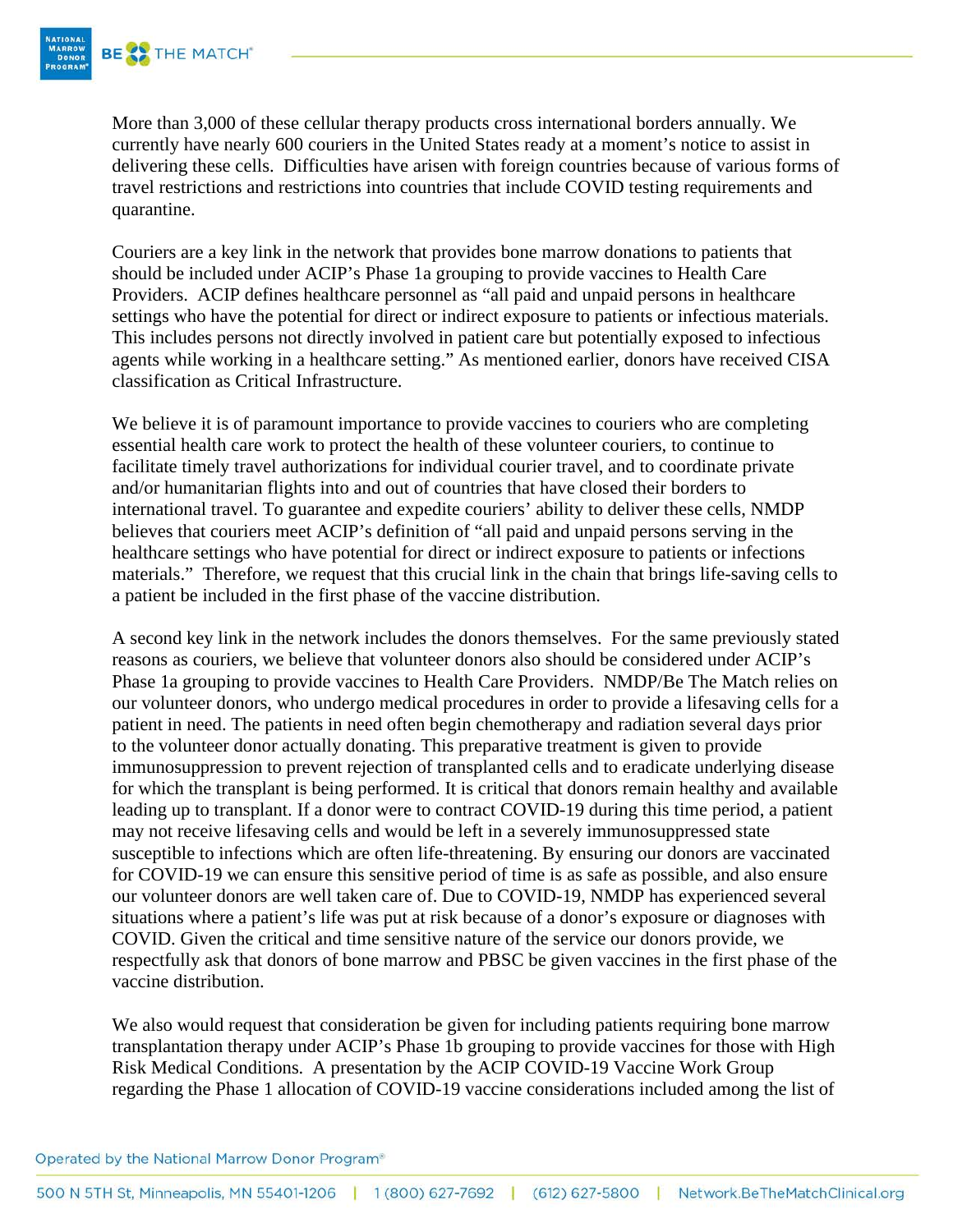

"Adults with medical conditions at higher risk" individuals who are in an "immunocompromised state from a solid organ transplant." We recommend that bone marrow transplant patients, who also are immunocompromised, be included in the same category as solid organ recipients.<sup>[3](#page-3-0)</sup>

Finally, we would request that consideration be given for including full-time caregivers for patients requiring bone marrow transplantation therapy under ACIP's Phase 1a or 1b grouping to provide vaccines for Health Care Providers or for those with High Risk Medical Conditions. Unique to the bone marrow transplant population is the requirement for patients to have a fulltime caregiver staying with the patient 24 hours a day, 7 days a week for the first 100 days after transplant. In many cases they serve as caregivers for 6 months or longer. The Johns Hopkins University Center for Health Security released in August an interim framework for COVID-19 vaccine allocation and distribution in the United States. It recommends that those at greatest risk of severe illness, *and their caregivers*, should be included in the highest priority vaccine distribution group<sup>[4](#page-3-1)</sup>. These caregivers must be ready to drop what they are doing at a moment's notice and bring the patient to the hospital if they have signs of complications, such as fever, shortness of breath, or dizziness. Other responsibilities include managing medications (often more than 20), assisting with activities of daily living, changing dressings, and coordinating appointments with the health care team. Caregivers are often close family members (spouse, parent, adult children) or friends who have stepped away from work or school to serve in this full-time role. While caregivers of bone marrow transplant patients may be isolated to some degree from COVID-19 due to their intense caregiving duties, they accompany patients to medical appointments, pick up prescriptions, and run other essential errands which carry a risk of community exposure. Obviously, if a caregiver becomes ill, the patient is at risk of also becoming ill. In this case, a caregiver would not be able to continue to care for the patient and another caregiver must be identified on short notice, which in the worst case could further expose the patient to COIVD-19. A vaccine is required to afford every protection available to caregivers as a further line of defense against infecting immunocompromised patients.

## **Conclusion**

NMDP thanks CDC for its for its leadership and rapid action in response to the COVID-19 pandemic, including its support for our lifesaving work over the past eight months. Furthermore, we appreciate the opportunity to submit these comments regarding the Phase 1 allocation of a COVID vaccine. We would ask the Administration and your Advisory Committee on Immunization Practices to continue to partner with NMDP in helping to ensure the on-time delivery of these life-saving therapies to those most in need of treatment. Specifically, we believe that it is in the national interest to clarify that volunteers who donate and courier cellular therapy products, the patients who receive these therapies, and their caregivers should be considered as Essential Health Care Personnel and Adults with High Risk Medical Conditions to make them eligible for the Phase 1 allocation of the COVID-19 vaccine.

Operated by the National Marrow Donor Program®

<span id="page-3-0"></span><sup>3</sup> Dooling, Kathleen, MD MPH. "ACIP COVid-19 Vaccine Work Group. "Phase 1 allocation COVID-19 Vaccine Work Group Considerations. September 22, 2020

<span id="page-3-1"></span><sup>4</sup> Toner E, Barnill A, Krubiner C, et al. Interim Framework for COVID-19 Vaccine Allocation and Distribution in the United States. Baltimore, MD: Johns Hopkins Center for Health Security; 2020.